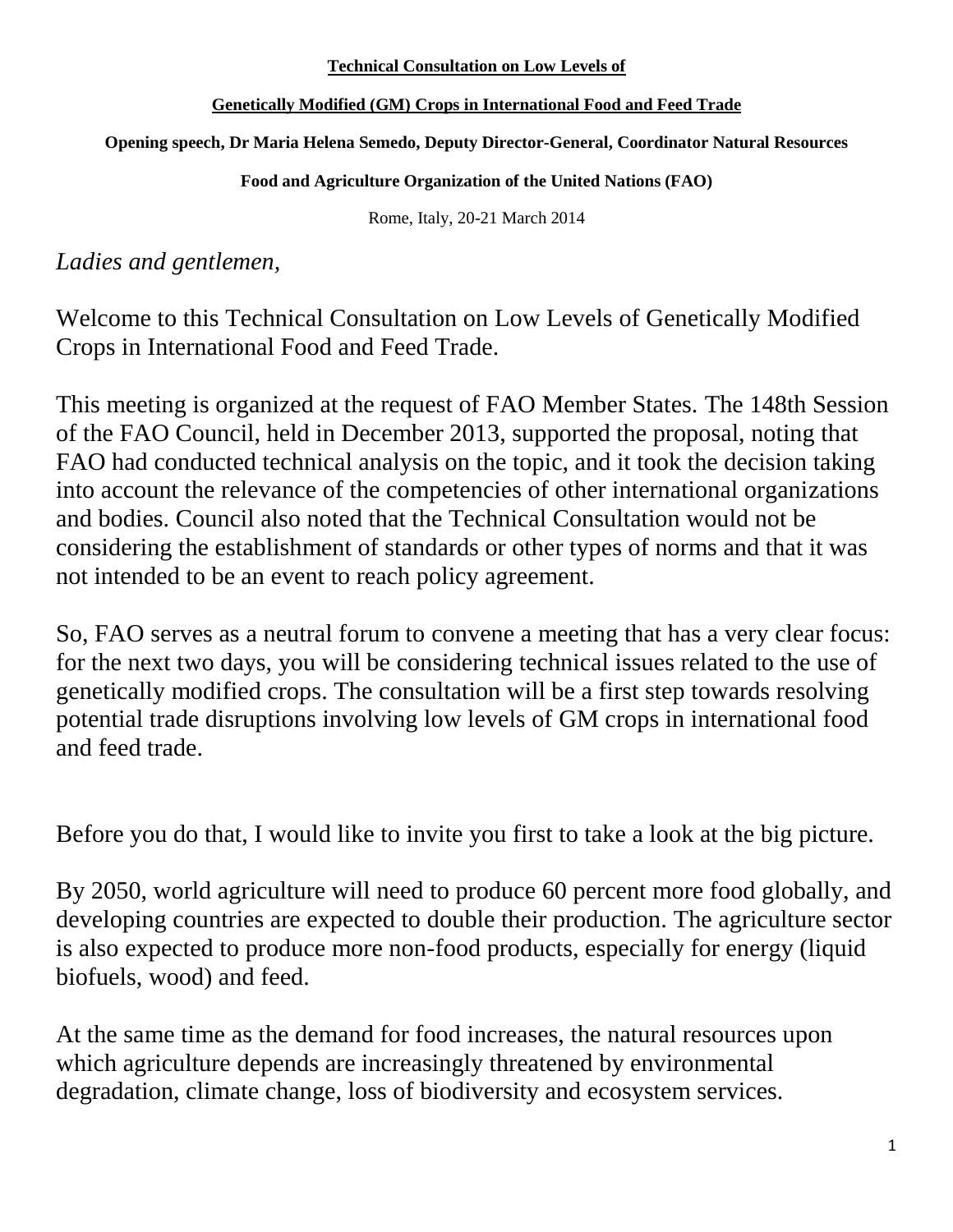To meet the challenges agriculture faces in the 21st century; we all agree that science and technology will need to play a key role.

Agricultural biotechnology represents a potential to reply to farmers demands. For example, in its recent book entitled "Biotechnologies at Work for Smallholders", FAO presented 19 case studies which demonstrated that, despite the complexities of smallholder farmer production systems, agricultural biotechnologies can represent powerful tools to benefit smallholder farmers given the appropriate conditions and enabling environment. Our challenge will be to facilitate access to new technologies for the smallholder farmers in order to boost their production.

Agricultural biotechnology represents a broad range of technologies, such as the genetic improvement of plant varieties and animal populations to increase their yields or efficiency; animal disease diagnosis; vaccine development; etc.

All potential research options should be kept on the table. Agricultural biotechnology can provide a powerful tool for the sustainable development of agriculture, forestry and fisheries.

Whereas the other biotechnologies are used, one of the tools in the biotechnology toolbox, genetic modification, has been at the centre of a major debate worldwide since the 1990s and has been the focus of continued media attention.

This long-running debate about GMOs has led to the other non-GMO biotechnologies being overshadowed.

I would like to emphasize that:

FAO is aware of the ongoing discussions that genetic modification could eventually have the potential to help increase production and productivity in agriculture and thus contribute to food security.

But, FAO is also aware of the concern about the potential risks that genetically modified organisms (GMOs) pose regarding the effects on human and animal health and the environment.

FAO supports the careful evaluation of the potential benefits and possible risks associated with the application of GMOs based on scientific evidence and a caseby-case approach.